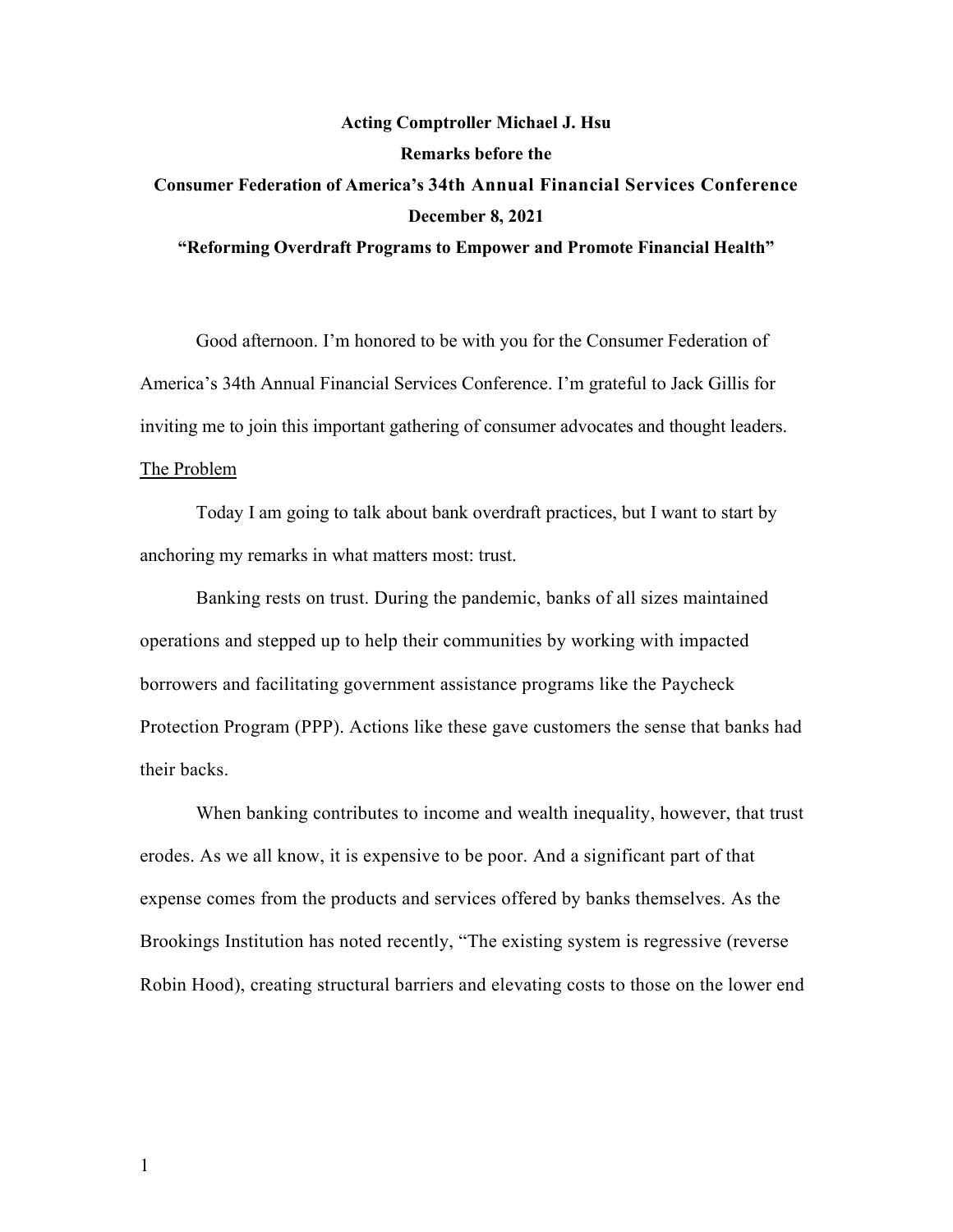of the income spectrum, while simultaneously showering benefits to those on the upper end." $^1$  $^1$ 

How can this regressive system be eliminated? Financial inclusion and banking access are necessary, but not sufficient. The details matter. Banking deposit account services need to be structured so that they improve customers' financial capabilities *and* are priced to be low to no cost. While this is often the case for upper-income bank clients, it is too often not true for lower income customers.

Traditional bank overdraft programs are a significant part of this problem. Last week, the Consumer Financial Protection Bureau (CFPB) issued a report analyzing overdraft and non-sufficient fund (NSF) fees.<sup>[2](#page-1-1)</sup> In 2019, banks earned \$15.5 billion on such fees.<sup>[3](#page-1-2)</sup> By definition, these fees are being paid by those bank customers who are the most financially vulnerable, i.e., those with low deposit balances.

Of course, the easiest way to eliminate overdraft fees would be to eliminate overdrafts. Some banks, like Ally, are doing this, and many banks offer basic accounts, such as Bank On accounts, which do not allow overdrafts and as such make it impossible for customers to incur overdraft fees. While this prevents harm, it can also limit financial capacity. For those living paycheck to paycheck, the flexibility offered by low- to no-cost overdrafts can empower them to pay their bills on time, avoid highcost alternatives, and improve their credit profile. Therefore, our goal should be to

<span id="page-1-0"></span><sup>&</sup>lt;sup>1</sup> Brookings Institution, ["Can fintech improve health?"](https://www.brookings.edu/wp-content/uploads/2021/09/20210922_Klein_Can_fintech_improve_health.pdf) (September 2021).

<span id="page-1-1"></span> $<sup>2</sup>$  An NSF fee is the fee charged when a check or other payment transaction is presented but cannot be</sup> covered by the balance in the account.

<span id="page-1-2"></span><sup>&</sup>lt;sup>3</sup> Consumer Finance Protection Bureau, ["Data Point: Overdraft/NSF Fee Reliance Since 2015 –](https://files.consumerfinance.gov/f/documents/cfpb_overdraft-call_report_2021-12.pdf) Evidence [from Bank Call Reports"](https://files.consumerfinance.gov/f/documents/cfpb_overdraft-call_report_2021-12.pdf) (December 2021).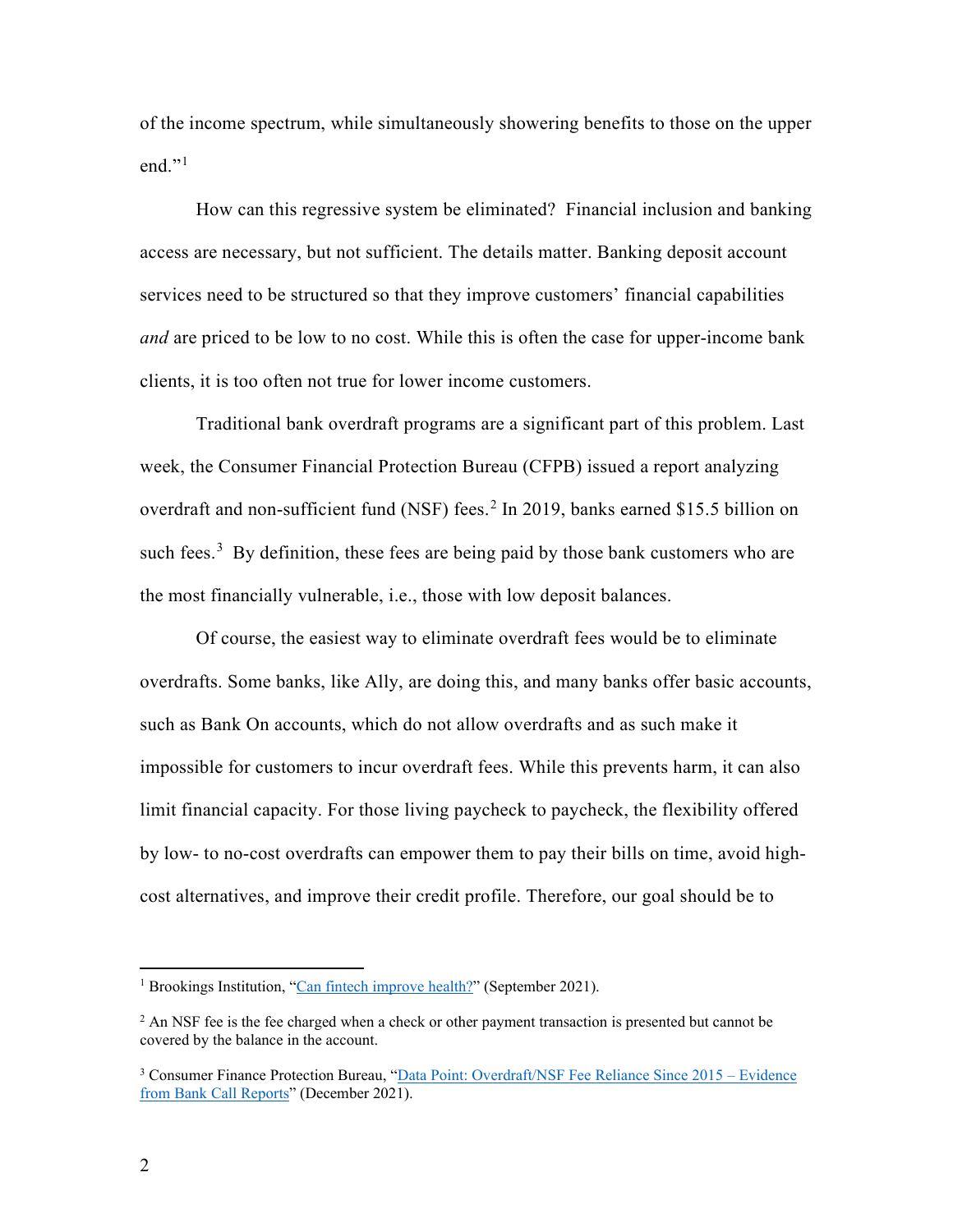improve people's *financial health*—i.e., their ability to spend, save, and borrow so that they are empowered rather than hindered.<sup>[4](#page-2-0)</sup>

Reforming banks' overdraft programs holds the promise of achieving this goal. OCC staff recently concluded a review and have identified attributes of responsible and fair overdraft programs, including building on the recent pioneering reform efforts at banks like PNC and Capital One. Before discussing the contours of such reforms, though, I think it helps to put overdrafts into historical context.

#### Historical context

Overdraft programs were created in the 1990s after banks began offering free checking. Notably, overdrafts were intended as a consumer convenience *for infrequent and limited use* to cover checking account shortfalls. Both banks and banking regulators discouraged consumers from relying on overdraft protections as recurring short-term credit. A hefty fee for the overdraft service was intended to serve as a deterrent to routine use.

Over time, however, routine and recurring use of overdraft programs became the norm rather than the exception. Some customers began to view overdrafts as a form of short-term liquidity. One survey found that 32 percent of those using overdrafts saw the service as a way to borrow when short on cash.<sup>[5](#page-2-1)</sup> Recurring use by a relatively small set of financially vulnerable account holders also emerged as an issue. A 2017 CFPB study

<span id="page-2-0"></span><sup>4</sup> Financial Health Network, *[Financial Health Pulse: 2021 U.S. Trends Report](https://finhealthnetwork.org/research/financial-health-pulse-2021-u-s-trends/)*, [finhealthnetwork.org.](https://finhealthnetwork.org/) The report found 30 percent of households with incomes less than \$30,000 were "financially vulnerable" because they consistently struggle to spend, save, borrow, or plan in ways that allow them to be financially resilient and seize any opportunities that do become available to them.

<span id="page-2-1"></span><sup>5</sup> The Pew Charitable Trusts, ["Overdraft Does Not Meet the Needs of Most Consumers"](https://www.pewtrusts.org/en/research-and-analysis/issue-briefs/2017/12/overdraft-does-not-meet-the-needs-of-most-consumers#:%7E:text=Most%20of%20the%20heavy%20overdrafters,transactions%20declined%20at%20no%20cost.&text=Fewer%20than%2030%20percent%20of,bank%20in%20the%20past%20year.), Figure 7, "1 in 3 Overdrafters View Overdraft as a Way to Borrow," December 2017.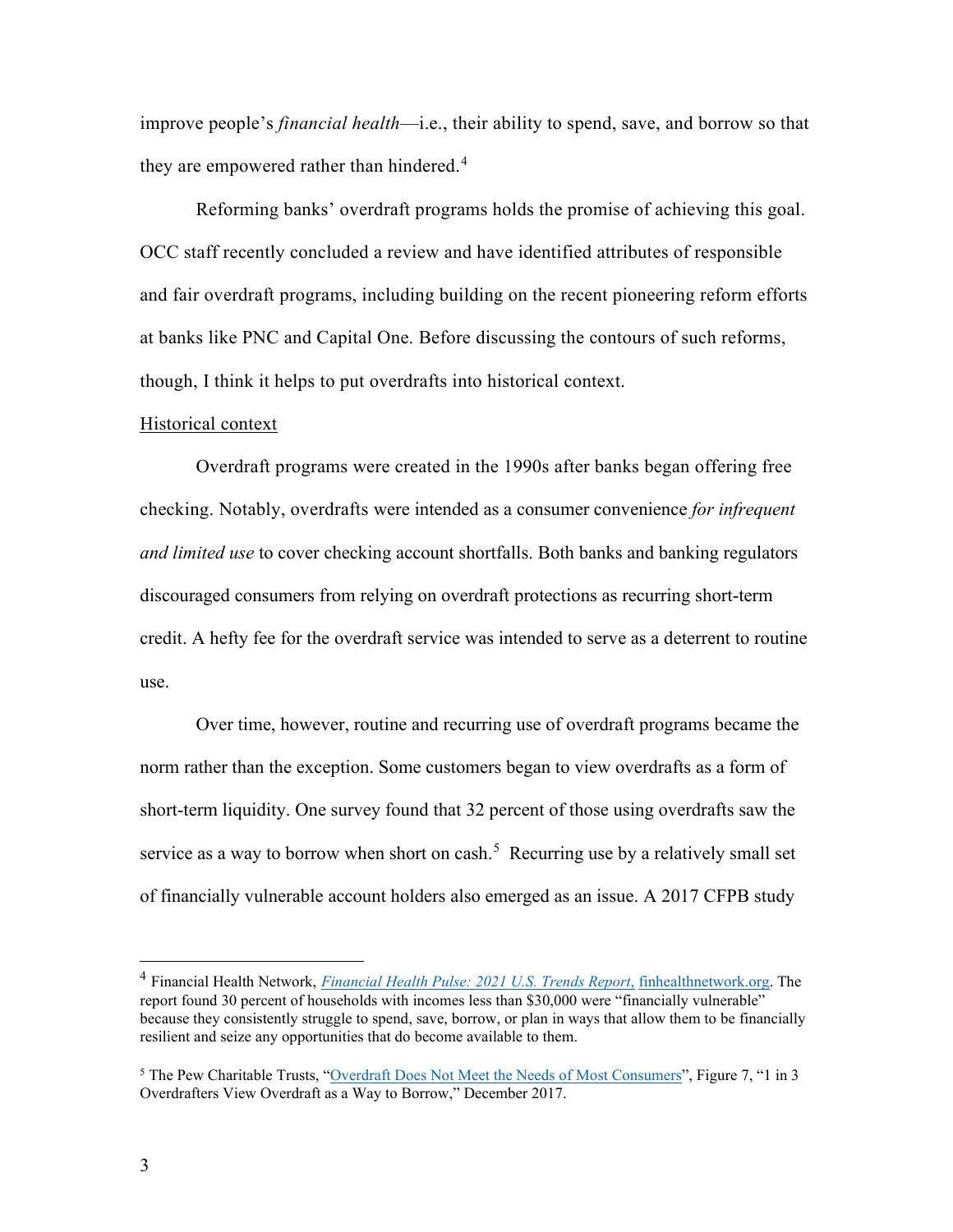found that nine percent of account holders using overdrafts had used it more than 10 times per year, accounting for 91 percent of all overdraft fees paid.<sup>[6](#page-3-0)</sup> Nearly 20 percent of those frequent overdraft users identified in the CFPB study did not have a credit score, suggesting that at least some of the recurring usage may have been driven by consumers' challenges in obtaining traditional forms of credit.<sup>[7](#page-3-1)</sup> In addition, a 2016 Pew Charitable Trust survey found that the consumers who most frequently paid overdraft fees tended to have lower incomes than the U.S. population as a whole.<sup>[8](#page-3-2)</sup>

From a bank earnings perspective, the overdraft and NSF fee income proved attractive. In the late 1990s and early 2000s, as interest rates fell, many banks turned to fee-based, non-interest-income-generating activities to make up for declining profit margins on lending.<sup>[9](#page-3-3)</sup> Overdraft and NSF fees filled the gap. Over time, many banks raised NSF fees, while simultaneously developing what came to be known as "overdraft protection programs." As the programs proliferated from 1998 to 2008, the average overdraft fee rose by more than one-third from \$21.52 to \$28.95.<sup>[10](#page-3-4)</sup> By 2015, when more detailed data became widely available, overdraft and NSF fees had grown to comprise the

<span id="page-3-1"></span><span id="page-3-0"></span><sup>6</sup> Consumer Financial Protection Bureau, ["Data Point: Frequent Overdrafters,"](https://www.consumerfinance.gov/data-research/research-reports/cfpb-data-point-frequent-overdrafters/) p.13, Table 1, August 2017.  $<sup>7</sup>$  Ibid., p. 25, Table 3</sup>

<span id="page-3-2"></span><sup>&</sup>lt;sup>8</sup> The Pew Charitable Trusts, ["Heavy Overdrafters, A Financial Profile,](https://www.pewtrusts.org/-/media/assets/2016/04/heavyoverdrafters.pdf)" p. 4, Figure 3, April 2016. The survey defines heavy overdrafters as those who reported paying more than \$100 in annual overdraft fees during the previous year.

<span id="page-3-3"></span><sup>9</sup> The Pew Charitable Trusts, ["Consumers Need Protection from Excessive Overdraft Costs,](https://www.pewtrusts.org/%7E/media/assets/2016/12/consumers_need_protection_from_excessive_overdraft_costs.pdf)" December 2016, Figure 1 "Fee Revenue Grew As Interest Income Decreased," and Figure 2 "Service Charges Have More Than Doubled During the Past 3 Decades."

<span id="page-3-4"></span><sup>&</sup>lt;sup>10</sup> Statista, ["Average bank overdraft fee in the United States from 1998 to 2020.](https://www.statista.com/statistics/325565/average-bank-overdraft-fee-usa/)" The graphic indicates the average bank overdraft fee increased from \$21.52 in 1998 to \$28.95 in 2008.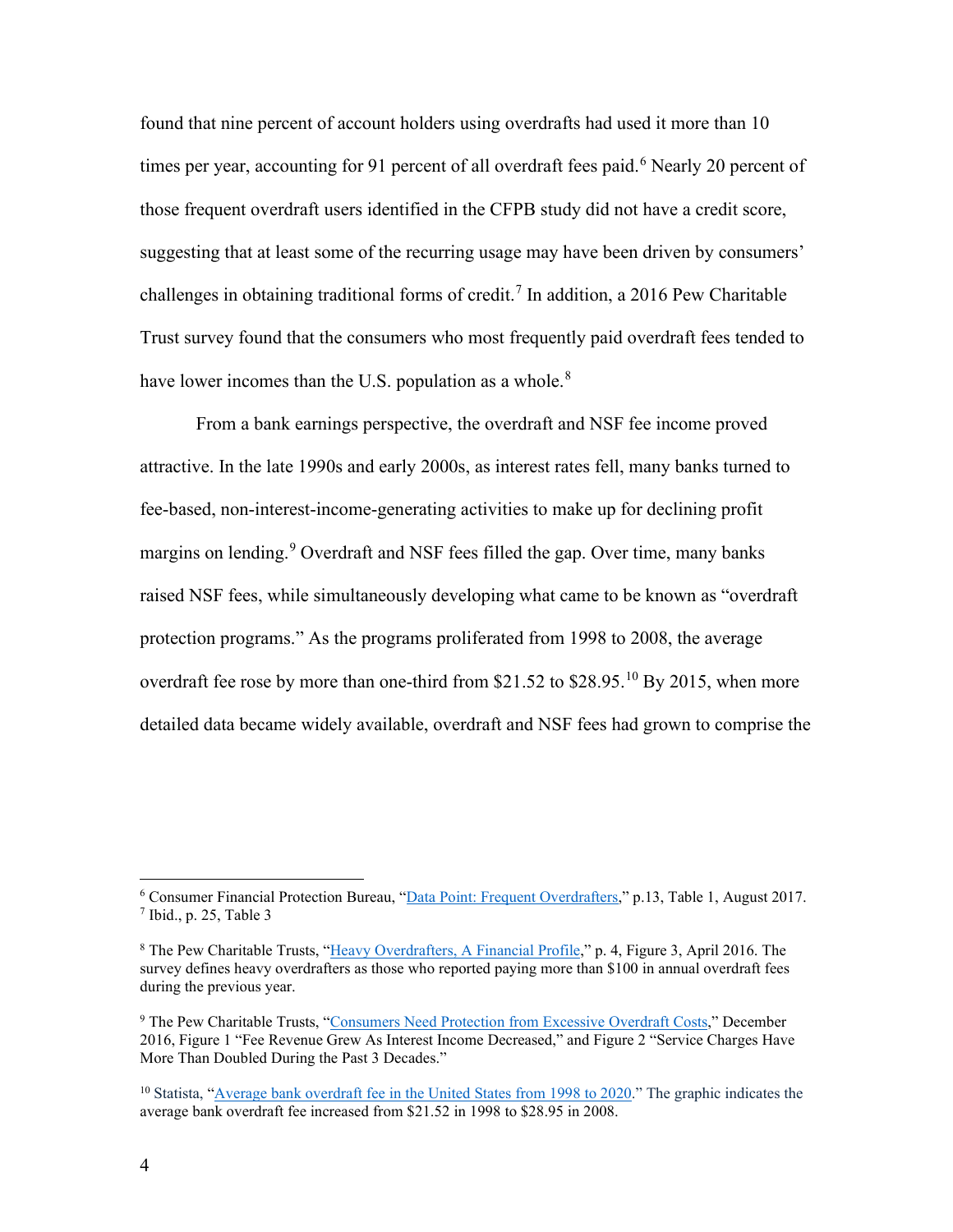majority of account fee income for banks, more than double aggregate maintenance and ATM fees, resulting in what the CFPB calls "overdraft reliance."<sup>[11](#page-4-0)</sup>

The increased usage of overdrafts coincided with increases in consumer complaints filed with the OCC and other regulators. Consumers and consumer organizations, including the Consumer Federation of America, called for reforms and, in some cases, filed lawsuits. Key concerns centered on unclear disclosure of terms and conditions, automatic enrollment, and deceptive marketing.

Regulators responded. In 2005, the financial regulatory agencies issued joint guidance<sup>[12](#page-4-1)</sup> regarding responsible disclosure for, and administration of, overdraft protection programs. The guidance focused on safety and soundness considerations, legal risks, and best practices for marketing overdraft protection.

The guidance also highlighted prudent risk management practices, including establishing customer eligibility standards and overdraft limit criteria and monitoring accounts for excessive usage, including potentially suspending the service if necessary. To address legal risks, the guidance highlighted that overdraft programs need to fully comply with applicable Federal laws and regulations, including Section 5 of the Federal Trade Commission Act prohibitions on unfair or deceptive practices.

In 2009, under rulemaking authority for the Electronic Funds Transfer Act, the Federal Reserve Board strengthened consumer protections under Regulation E by

<span id="page-4-0"></span><sup>&</sup>lt;sup>11</sup> CFPB, ["Data Point: Overdraft/NSF Fee Reliance Since 2015 –](https://files.consumerfinance.gov/f/documents/cfpb_overdraft-call_report_2021-12.pdf) Evidence from Bank Call Reports" (December 2021).

<span id="page-4-1"></span><sup>&</sup>lt;sup>12</sup> The final 2005 interagency "Joint Guidance on Overdraft Protection Programs," was issued February 24, 2005, and was published in the *Federal Register* in Volume 70, Number 36.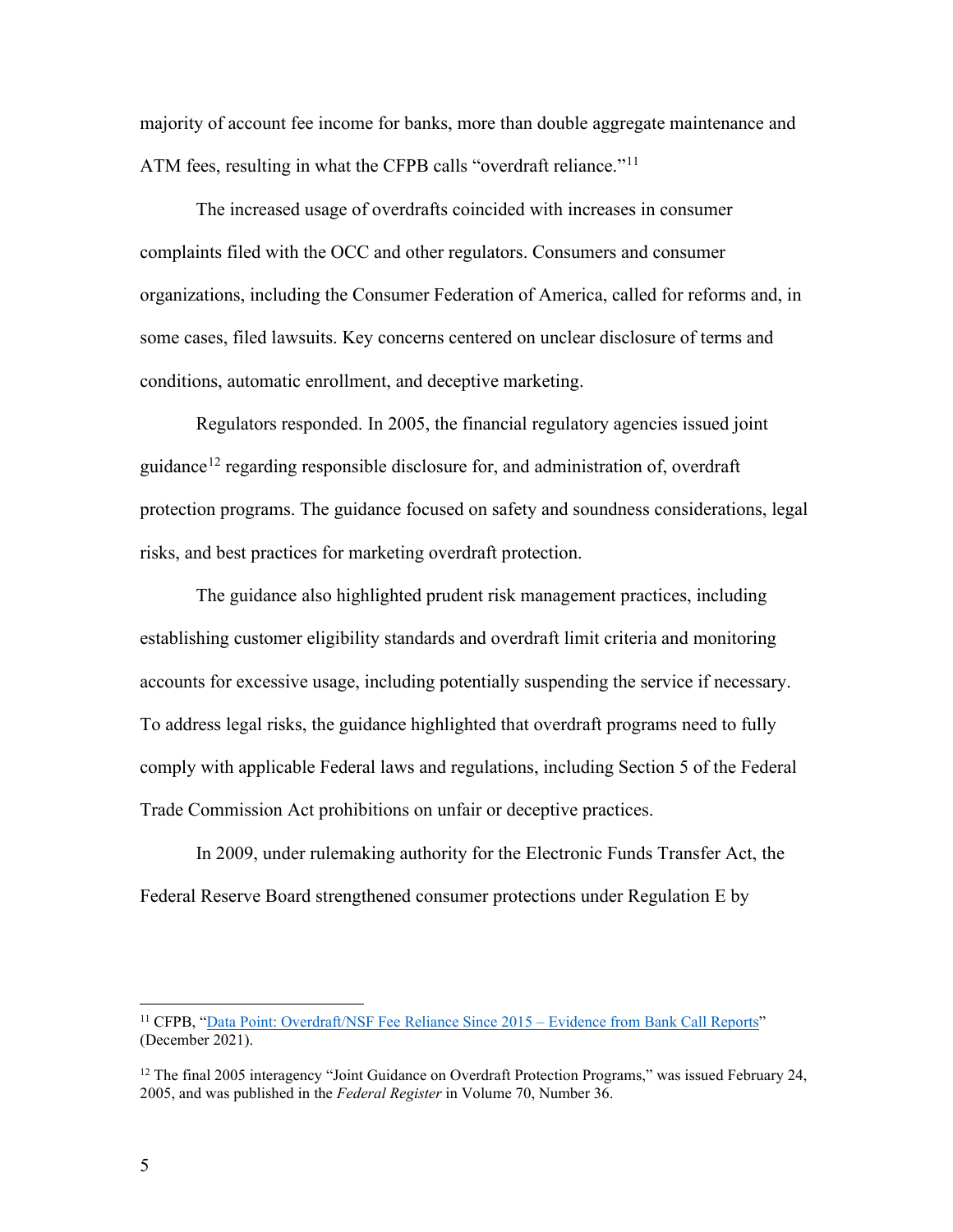requiring financial institutions to obtain a customer's one-time "opt-in" as affirmative consent before charging overdraft fees on debit card or ATM transactions.<sup>[13](#page-5-0)</sup>

While collectively these efforts sought to limit consumer overdraft use and the most harmful overdraft practices, overdraft use has continued to grow in recent years.

Since 2009, there have been numerous class action lawsuits settled and enforcement actions taken over banks' administration of overdraft programs. The Consumer Federation of America and other consumer groups have worked tirelessly to highlight abusive practices and advocate reforms. And legislation to restrict overdraft fees has been proposed and considered by Congress. Notwithstanding these efforts, until recently, progress on reforming banks' overdraft programs was slow, with overdraft and NSF fees in aggregate remaining quite stable from 2015 until the pandemic.<sup>[14](#page-5-1)</sup>

#### The Opportunity

Today, overdraft programs are changing and the outlook for meaningful reform is promising. I believe this is due to several factors.

First, the disproportionate impact of the pandemic on vulnerable communities, coupled with the social protests following the murder of George Floyd, highlighted the unsustainability of gross and persistent inequality. A desire to help and be part of the solution emerged across a wide swath of communities, businesses, and organizations.

Second, competition from fintechs increased with the accelerated digitization of banking due to the pandemic and the ubiquity of smart phones. The proliferation of

<span id="page-5-0"></span><sup>&</sup>lt;sup>13</sup> The final rule was published in the *Federal Register* on November 17, 2009, and amended 12 CFR 205, "Electronic Fund Transfers (Regulation E)," to address overdraft protection programs.

<span id="page-5-1"></span><sup>&</sup>lt;sup>14</sup> CFPB, ["Data Point: Overdraft/NSF Fee Reliance Since 2015 –](https://files.consumerfinance.gov/f/documents/cfpb_overdraft-call_report_2021-12.pdf) Evidence from Bank Call Reports" (December 2021).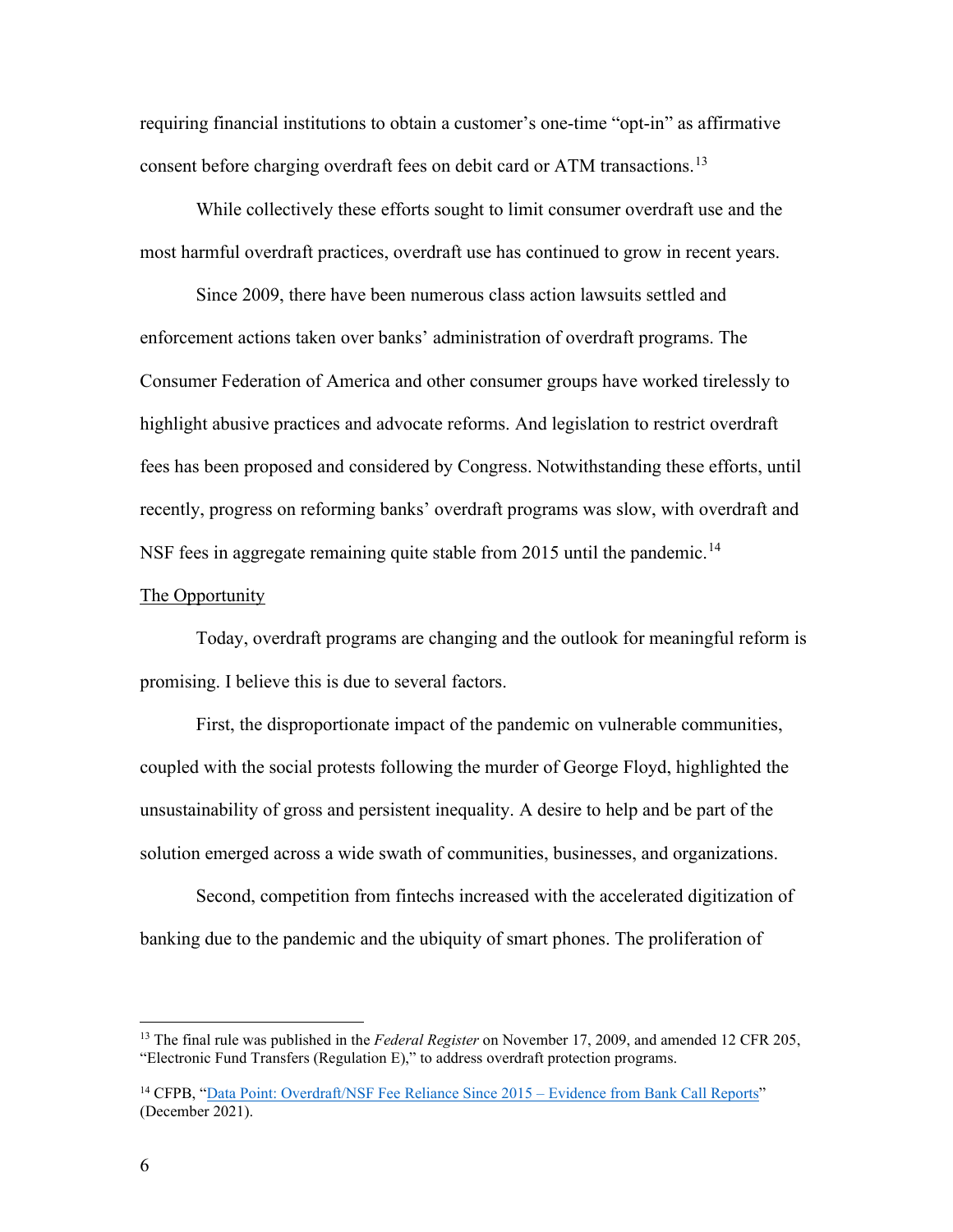nonbank options to make and receive payments, borrow money, and park cash has changed the supply and demand dynamics for banks and their depositors.

Third, renewed public attention on overdrafts this year reinvigorated the issue, putting it back on the front burner for banks and for regulators. A Brookings report on the safety and soundness risks of excessive reliance on overdraft revenues<sup>[15](#page-6-0)</sup> and congressional questioning of large bank  $CEOs<sup>16</sup>$  $CEOs<sup>16</sup>$  $CEOs<sup>16</sup>$  and agency heads, including me,  $^{17}$  $^{17}$  $^{17}$  put overdraft practices back in the public spotlight.

Fourth, several banks decided, on their own, to reform their overdraft programs to make them more pro-consumer. For instance, earlier this year, PNC launched its "Low Cash Mode" product, providing customers with real-time alerts, the ability to manage the timing of payments, and at least a 24-hour grace period to cure and get overdraft fees waived. Just last week, Capital One announced that it was eliminating all overdraft and NSF fees and will continue to provide overdraft protection for free. Other large banks have been rumored to be considering modifications to their overdraft programs as well. A race to the top for the most pro-consumer overdraft program could help make it less expensive to be poor and demonstrate to consumers that the banking system has their backs.

<span id="page-6-0"></span><sup>&</sup>lt;sup>15</sup> Brookings Institution, ["A few small banks have become overdraft giants,"](https://www.brookings.edu/opinions/a-few-small-banks-have-become-overdraft-giants/) (brookings.edu).

<span id="page-6-1"></span><sup>&</sup>lt;sup>16</sup> Refer to [Hearings, United States Committee on Banking, Housing, and Urban Affairs \(senate.gov\)](https://www.banking.senate.gov/hearings/annual-oversight-of-wall-street-firms) for a video of the full committee hearing, "Annual Oversight of Wall Street Firms" (May 26, 2021). At the hearing, Senator Elizabeth Warren and JPMorgan Chase CEO Jamie Dimon engaged in an exchange over overdraft fees charged to customers during the pandemic.

<span id="page-6-2"></span><sup>&</sup>lt;sup>17</sup> Refer to [Hearings, United States Committee on Banking, Housing, and Urban Affairs \(senate.gov\)](https://www.banking.senate.gov/hearings/oversight-of-regulators-does-our-financial-system-work-for-everyone) for a video of the full committee hearing, "Oversight of Regulators: Does our Financial System Work for Everyone?" (August 3, 2021).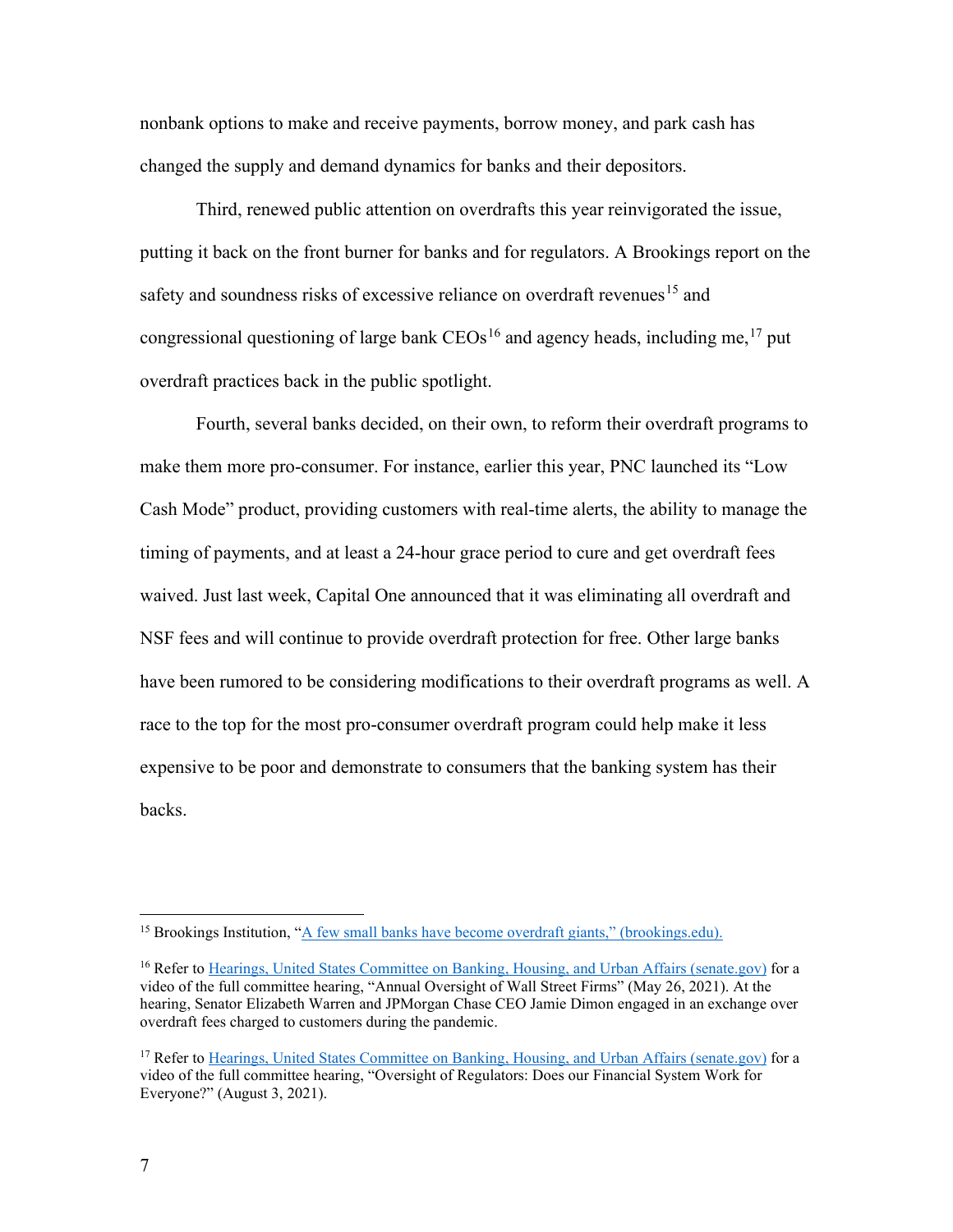Finally, with the recent release of two research papers on overdraft reliance by banks, the CFPB announced that it would be "taking action to restore meaningful competition to this market."[18](#page-7-0) The OCC has been working with the CFPB on this issue and we will strive to coordinate to ensure there are effective guardrails and backstops in case the momentum for overdraft reform stalls. As noted earlier, while prior regulatory efforts may have prevented harmful overdraft practices from proliferating further, they did not result in material and sustained improvements. New rules and the credible threat of enforcement actions for harmful practices should help ensure that at least some progress will made in the future, bank reform efforts notwithstanding.

### Financial Health and Overdrafts

Policy discussions about financial inclusion and overdrafts have tended to center on: (A) reducing the unbanked population, and (B) eliminating overdraft fees. A natural solution for both is the Bank On account. Bank On's National Account Standards set a baseline standard for safe, affordable, and appropriate accounts that meet the needs of low-income consumers, particularly those outside of the financial mainstream.<sup>[19](#page-7-1)</sup> All banks should offer Bank On accounts or the equivalent.

With that said, it is helpful to remember that banking access is necessary but may not be sufficient to enable people to reach their financial potential. And limiting overdrafts may limit the financial capacity for those who need it most.

<span id="page-7-0"></span><sup>&</sup>lt;sup>18</sup> Consumer Financial Protection Bureau, "CFPB Research Shows Banks' Deep Dependence on Overdraft [Fees."](https://www.consumerfinance.gov/about-us/newsroom/cfpb-research-shows-banks-deep-dependence-on-overdraft-fees/)

<span id="page-7-1"></span><sup>&</sup>lt;sup>19</sup> See About – Bank [On \(joinbankon.org\).](https://joinbankon.org/about/)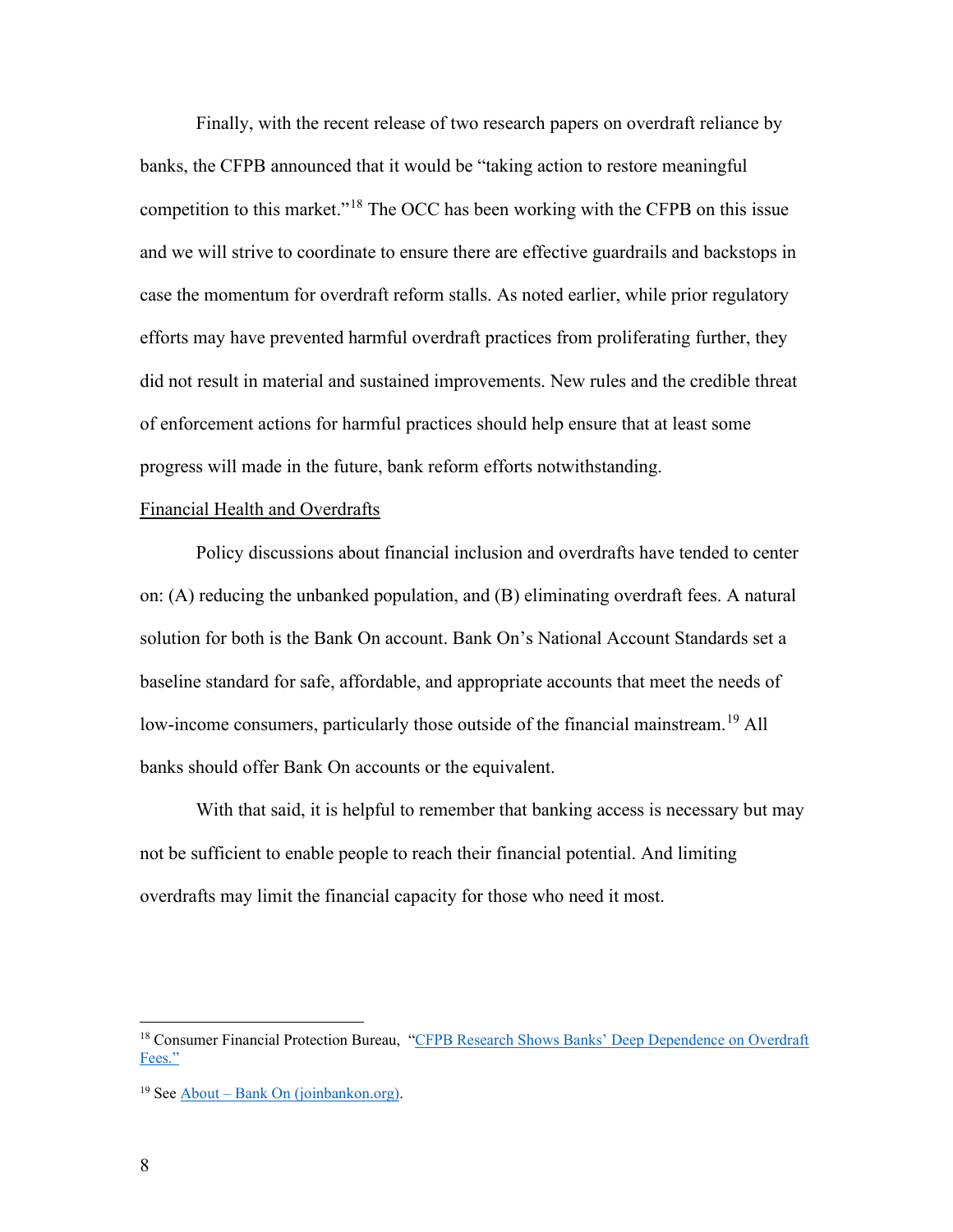As such, policymakers, advocates, and banks should also consider using *financial health* as an additional yardstick by which to assess banking access, products, and services. While there are many different measures of consumer financial health,  $20$  they generally address the ability of individuals and families to meet their day-to-day obligations and needs, absorb and recover from financial shocks, and pursue long-term savings goals. Responsible and fair financial products can empower consumers, putting them in control of their finances and making them more resilient when faced with the unexpected.

Through a financial health lens, traditional overdraft programs are, at best, a mixed bag. With their high cost and ease of accidental use, combined with the opacity of real-time balances and posting order impacts, these traditional programs take away consumer control and put financial resilience at risk.

The OCC staff's review of overdrafts has identified several features of bank overdraft programs that could be modified or recalibrated to support financial health. These include banks

- requiring consumer opt-in to the overdraft program.
- providing a grace period before charging an overdraft fee.
- allowing negative balances without triggering an overdraft fee.
- offering consumers balance-related alerts.
- providing consumers with access to real-time balance information.
- linking a consumer's checking account to another account for overdraft protection.

<span id="page-8-0"></span><sup>20</sup> Refer to Financial Health Network's *[Consumer Financial Health Study,](https://finhealthnetwork.org/research/consumer-financial-health-study/)* and *[Financial Health Pulse:](https://finhealthnetwork.org/research/financial-health-pulse-2021-u-s-trends/)  [2021 U.S. Trends Report](https://finhealthnetwork.org/research/financial-health-pulse-2021-u-s-trends/)*.